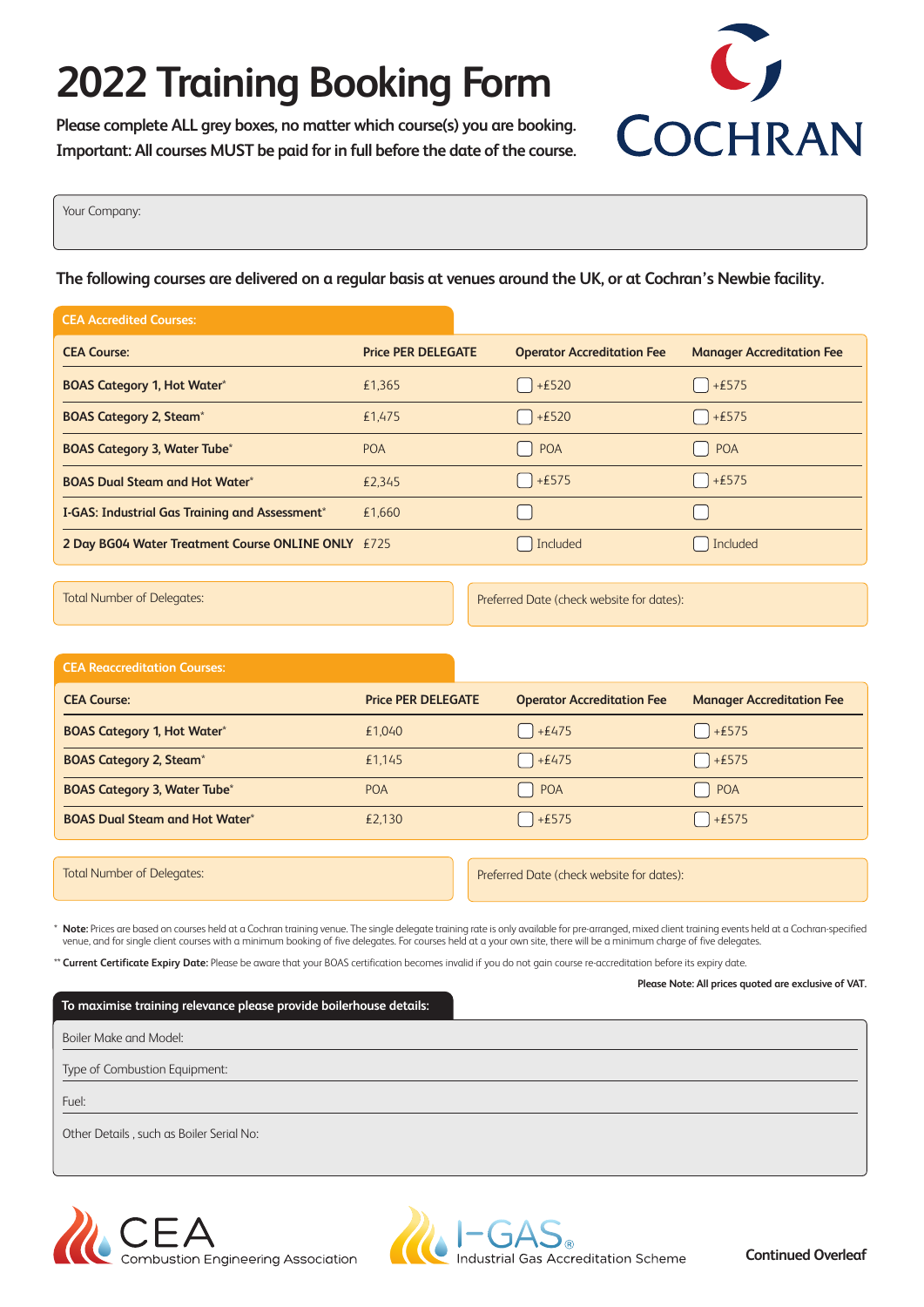## **2022 Training Booking Form**



**Please complete ALL grey boxes, no matter which course(s) you are booking.**

| <b>Exclusive COCHRAN COURSES delivered at YOUR SITE:</b>                                                                                                            |  |                                 |                                 |             |
|---------------------------------------------------------------------------------------------------------------------------------------------------------------------|--|---------------------------------|---------------------------------|-------------|
| <b>Courses for YOUR DELEGATES ONLY:</b>                                                                                                                             |  | <b>Number of Days' Duration</b> | Price for up to EIGHT DELEGATES | <b>Tick</b> |
| <b>Introduction to Steam Boilers and Steam Systems</b>                                                                                                              |  | One Day                         | £2.455                          |             |
| Boiler Operation, Maintenance and Safety Awareness (inc. LOGIC certification)                                                                                       |  | <b>Two Days</b>                 | £4.420                          |             |
| Practical Operation of a Steam, Boiler                                                                                                                              |  | One Day                         | £2,455                          |             |
| Boiler Operation, Maintenance and Safety Awareness (inc. LOGIC certification)<br>and Practical Operation of a Steam, Boiler (combination course saving over £1,100) |  | <b>Three Days</b>               | £5,650                          |             |
| <b>Boilerhouse Water Treatment</b>                                                                                                                                  |  | One Day                         | £2,565                          |             |
| <b>Boilerhouse Risk Assessment</b>                                                                                                                                  |  | One Day                         | £2,565                          |             |
| Total Number of Delegates (up to eight per course):                                                                                                                 |  | Your Preferred Date:            |                                 |             |
| <b>EXCLUSIVE COCHRAN COURSES: Tick your preferred Training Venue:</b>                                                                                               |  |                                 |                                 |             |
| Your Own Site (see below)<br>Cochran Venue<br>Venue Based, please specify venue:                                                                                    |  |                                 |                                 |             |
| <b>COCHRAN COURSES at YOUR SITE: Please give site details:</b>                                                                                                      |  |                                 |                                 |             |
| Company Name:                                                                                                                                                       |  | Site Name:                      |                                 |             |
| Address:                                                                                                                                                            |  |                                 |                                 |             |
| Post Code:                                                                                                                                                          |  | Country:                        |                                 |             |

### **The following courses are delivered on a regular basis at venues around the UK, or at Cochran's Newbie facility.**

| <b>COCHRAN COURSES at a COCHRAN VENUE:</b>                                              |                                           |                           |             |
|-----------------------------------------------------------------------------------------|-------------------------------------------|---------------------------|-------------|
| <b>Mixed Company, Mixed Delegate Courses:</b>                                           | <b>Number of Days' Duration</b>           | <b>Price PER DELEGATE</b> | <b>Tick</b> |
| <b>Boiler Operation, Maintenance &amp; Safety Awareness*</b> (inc. LOGIC certification) | <b>Two Days</b>                           | £745                      |             |
| <b>Boilerhouse Risk Assessment*</b>                                                     | One Day                                   | £435                      |             |
| <b>Introduction to Steam Boilers and Steam Systems*</b>                                 | One Day                                   | £420                      |             |
| Reducing your Boiler and Steam System Fuel Costs*                                       | One Day                                   | £435                      |             |
| <b>Maintenance of Steam Systems</b> <sup>*</sup> (inc. UK Certification)                | <b>Three Days</b>                         | £990                      |             |
|                                                                                         |                                           |                           |             |
| <b>Total Number of Delegates:</b>                                                       | Preferred Date (check website for dates): |                           |             |

\* **Note:** Prices are based on courses held at a Cochran training venue. The single delegate training rate is only available for pre-arranged, mixed client training events held at a Cochran-specified venue, and for single client courses with a minimum booking of five delegates. For courses held at a your own site, there will be a minimum charge of five delegates.